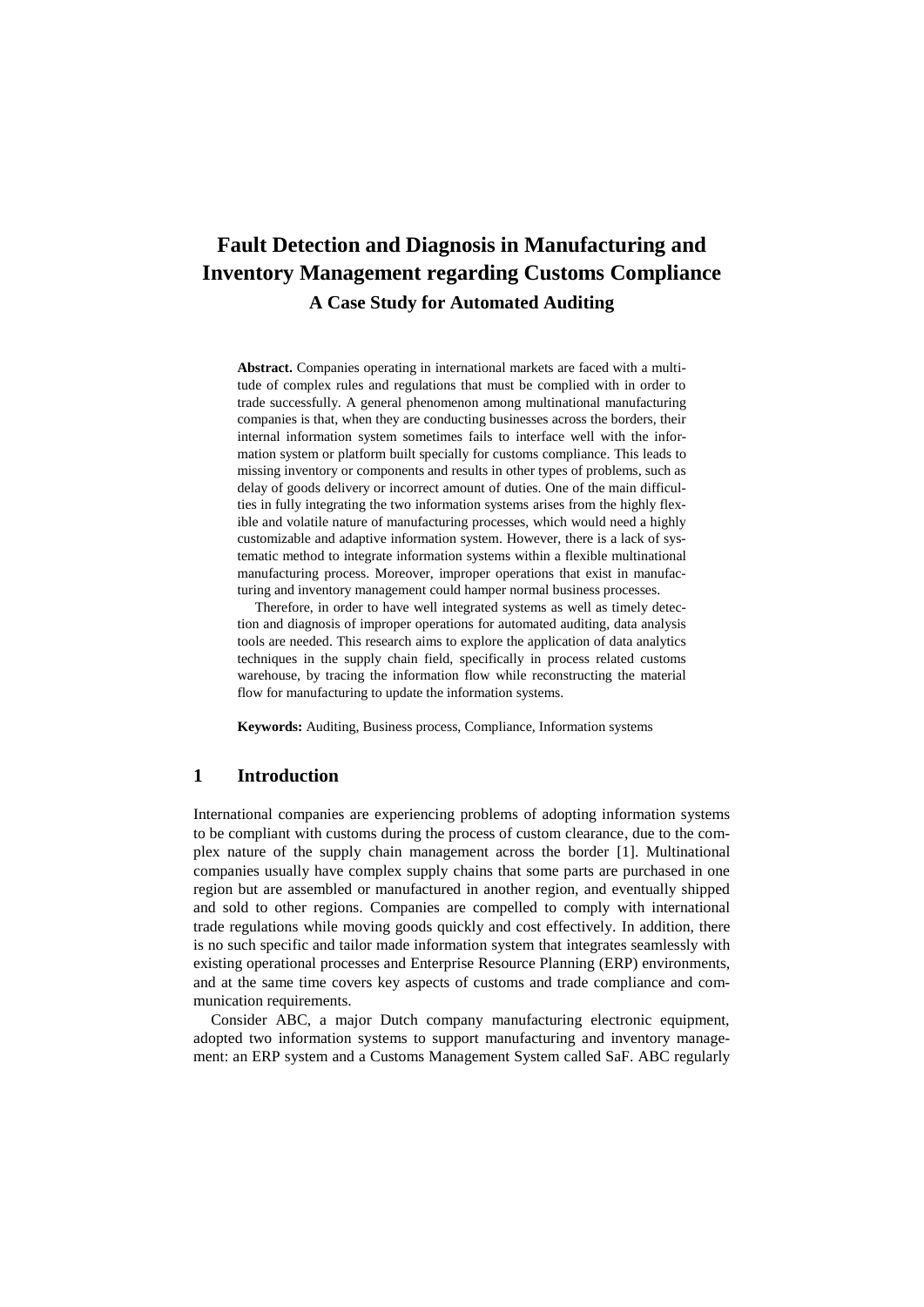implements stock reconciliation procedures between information systems , i.e. counting and evaluating stock-in-trade. However, ABC discovered large differences underlying ERP and SaF from stock reconciliation in 2014. Further analysis of the root causes of these differences has shown in ABC's internal control report as three main reasons: Deviation from the standard operating procedure by employees as agreed in the workflow instructions; Misuse of the movement types in ERP by which items are incorrectly assigned in the returning stock; Constraints in the ERP system, i.e. infeasibility to customize the information system for every new product as well as the flexible manufacturing process.

These problems are common in the supply chain field. The expected outcome of our research is to detect these deviations and misusage automatically and reduce the inherent constraints in the operating information systems, potentially in the meantime discover the corresponding value increase in financial flows. In order to achieve these contributions, the main research question is:

*How can differences and incorrect inventory in ERP and customs management systems be discovered, and root causes of these differences be diagnosed automatically?*  This main objective leads to the following research steps:

Step 1: apply appropriate mining techniques to identify the 'normal' processes adopted for manufacturing and production line configuration from ABC's historical logging data; specifically, apply process discovery techniques to discover how manufacturing and inventory management is performed and which components are typically used to assemble a product.

Step 2: apply conformance checking methods to the processes being audited and/or output of the customs checking software to detect deviations from normal behavior.

Step 3: define appropriate metrics to assess compliance in international supply chains, combining impact analysis of different types of faults.

Step 4: develop fault mitigation methods and mechanisms based on the identified root causes, then validate with pilot studies. This will include expert interviews and other case analysis.

## **2 Current Practice**

According to standard ERP operations, goods movements as material flow should be recorded in terms of movement types (e.g. 3-digit number) as information flow. For example, 101 stands for 'Goods receipt for purchase order', 261 stands for 'Goods issue for a production order', and 262 means 'reversal movement type of 261', i.e. cancellation of the production order. In practice, some records are input manually into information systems at working sites, specifically when the production work orders are being implemented. In this circumstance manual mistakes/faults could happen.

The overview of IT systems of ABC is shown in Fig. 1. The logistical and financial records are registered in an ERP system provided by SAP. The monthly declarations for Customs are made using Automated Periodic Reporting (GPA). GPA cannot directly be created from SAP, due to the fact that SAP doesn't maintain the customs status of the goods. Therefore ABC decided to adopt SaF. For this matter the relevant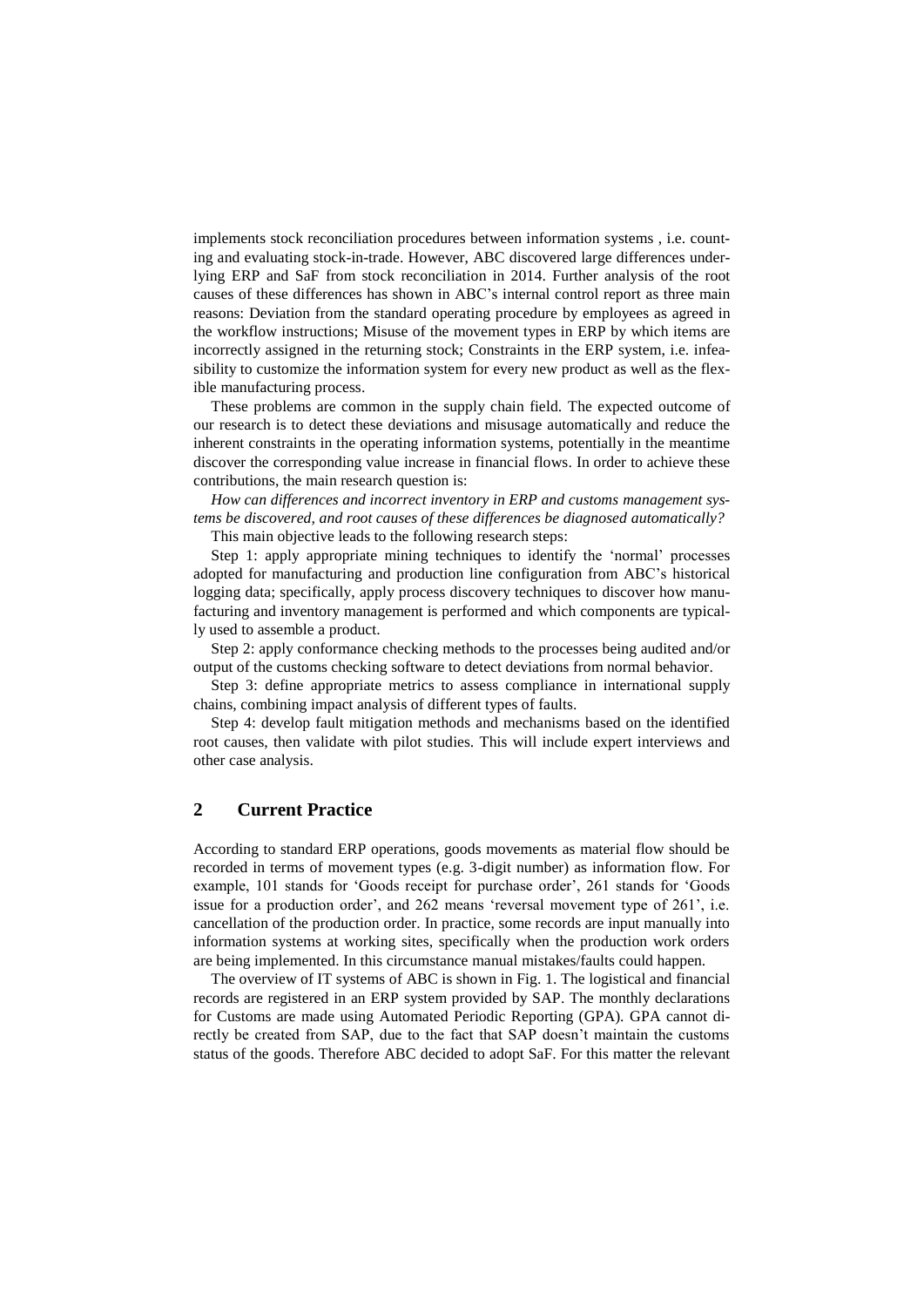data are processed from SAP to SaF. Based on SAP movement types (transaction code), SaF is able to recognize the customs transaction code, using a correlation table. With the help of this table SaF is able to recognize inbound, production, outbound, surplus of goods, etc.

The parts that are necessary for the production of the machinery are purchased, both inside and outside the EU. The non-EU parts are always stored in the customs warehouse. The components are released on request from the customs warehouse to the subsidiaries in the EU or other parts of the world, or used in the production process in the Netherlands. At the start of the production the parts are placed under Inward Processing Suspension system (IPS). Immediately after the completion of the production the IPS is finished. The final products get stored in the customs warehouse in the Netherlands and after that they get shipped all over the world.

Take the business process regarding goods movement in Bonded Warehouse as an example. A bonded warehouse is a physical warehouse where goods are stored or undergo manufacturing operations with customs supervision; i.e. goods are in the country, but have not been formally imported, hence are exempted from payment of import duties. These goods are called bonded goods. They should be placed in bonded zone of the warehouse, unless extracted for production, re-export or recycle.

Upon receiving goods from suppliers, SaF recognizes whether the goods are free or bonded and process them differently. In particular, only the data from customs goods are used by SaF for the GPA. SaF has a number of pre-programmed controls that are performed upon receipt of datasets to verify the quality of data. Failing to meet quality requirements the data will not be accepted by SaF and stored in the so called errorportal. In this case, data has to be adjusted in SAP and processed again by SaF.



**Fig. 1.** Overview of customs related IT systems of ABC (figure from Dutch customs)

## **3 Research Design of an Audit Framework**

Process mining is a promising means to systematically analyse data recorded by a business's ERP system [2]. It gives auditors a new and more comprehensive way of conducting those tests of detail and of understanding the state of the control environment than the procedures that they rely on today. Process mining's goal is to extract knowledge from event logs. Event logs (also referred to as transaction logs or audit trail) are extracted from the contemporary information systems [3]. Event logs contain large amount of data that can help companies to monitor and audit their business pro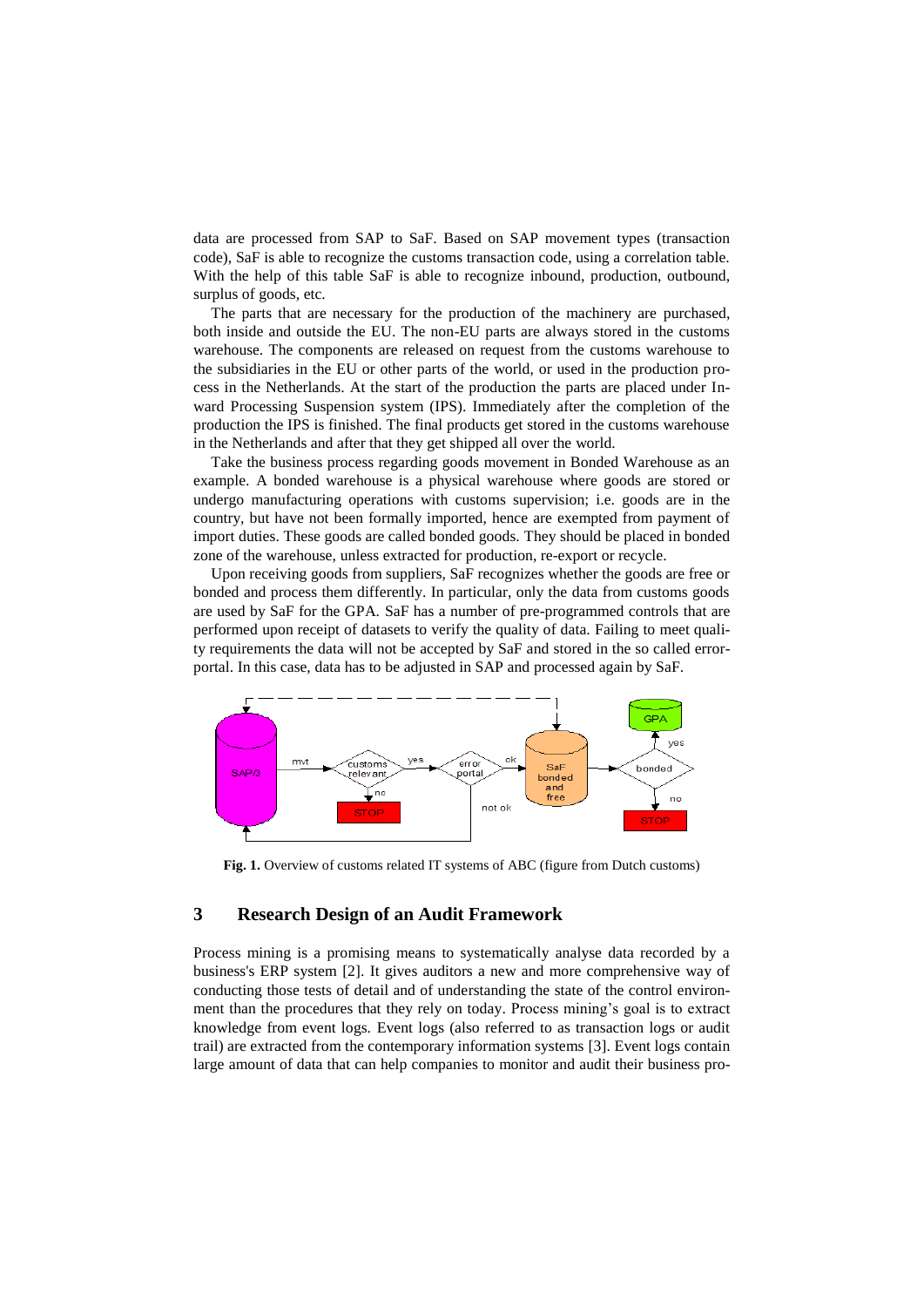cesses. In order to create an event log two important preparatory steps are necessary: the identification of activities and the selection of a process instance [2].

A sequence of activities always corresponds a sequence of events recorded in information systems. Event logs are needed to assess the compliance of the actual behavior with the prescribed behavior. Moreover, as a process model is not available, event logs are used to discover it.

Our adapted audit framework and steps are depicted in Fig. 2. After data analysis of movement types and event logs, Step 1 artefact discovery should result in the main artifacts used in this research, namely business process model, sequences of movement types and production configuration. Although the sequences of movement types could be potentially the more interesting artifact, its definition depends on the process model. Applying techniques of conformance checking as Step 2, deviations/faults will be detected. With respect to different types of fault scenarios, Step 3 impact analysis will facilitate proposing fault mitigation methods as Step 4. These methods improve the process model, and assist deploying internal controls in artefacts or processes.



**Fig. 2.** Adapted audit framework

## **3.1 Acquiring Appropriate Data and Artefact/Process Discovery**

Process discovery takes an event log and produces a model without using any other priori information. After extracting a portion of data at ABC manufacturing and inventory operations, experiment with process mining software (e.g. ProM), according to the selected process instance, which is a specific occurrence or execution of a business process. After data analysis of movement types and event logs, the combined process model should be derived as Fig. 3 illustrates.

Sometimes more detailed data within one activity is needed to do the analysis. For example, the multi-instance marker (three vertical lines) in 'inward processing' of Fig. 3 indicates several activity instances are needed in parallel. This means that the activity is performed many times with different datasets. For example, when engineers receive different components from other employees during manufacturing, they will need to evaluate them many times, each time with different data. Therefore, in the multi-instance loop collapsed sub-process of 'inward processing', there could be sub-manufacturing processes composed of multiple production configurations.

Fig. 4 gives a simple example of production configuration. Components A, B, C are assembled to become one piece of D. The value increases to 5000 euros instead of just adding the value of raw materials. Then with E joining, the product becomes F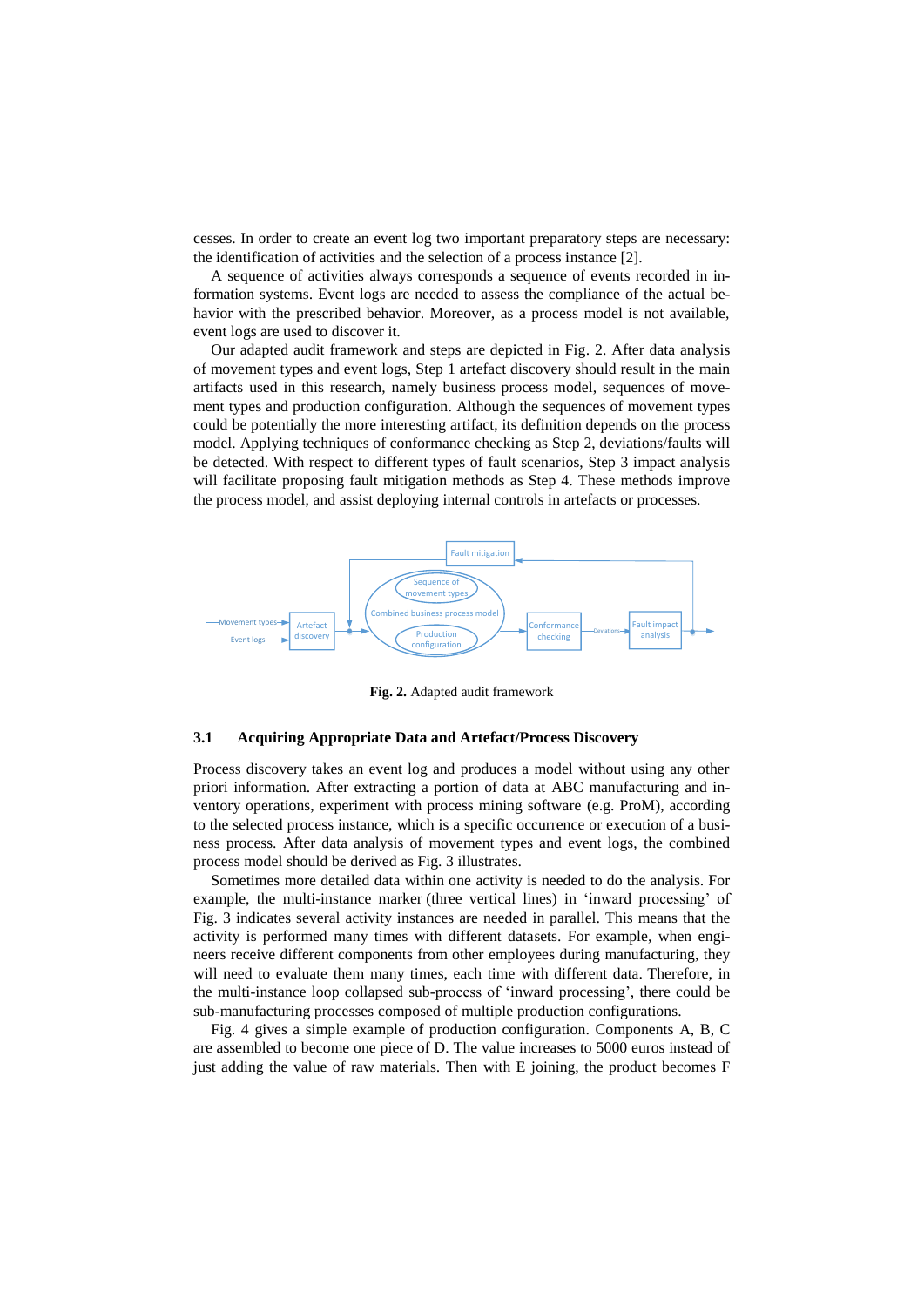

instead. The manufacturing of the final product also needs components G from other countries with different price. Eventually one piece (1PC) of machine is produced.

**Fig. 3.** Business process model for production in bonded warehouse using BPMN

The general goal is to extract Bill of Materials (BOM) of each production process and discover the corresponding value increase in financial flows. The complications could be returning some unused components e.g. C' back to inventory from production process in Fig. 4, or some intermediate parts are sold to other countries. All these goods movements are recorded in the ERP system and the related financial flow as well. Note that for each production process there could be value increase of the intermediate products. With advanced technology enhanced human labor, the value increase could be tremendous as a sudden value jump in financial flows.



**Fig. 4.** An illustrative example of production configuration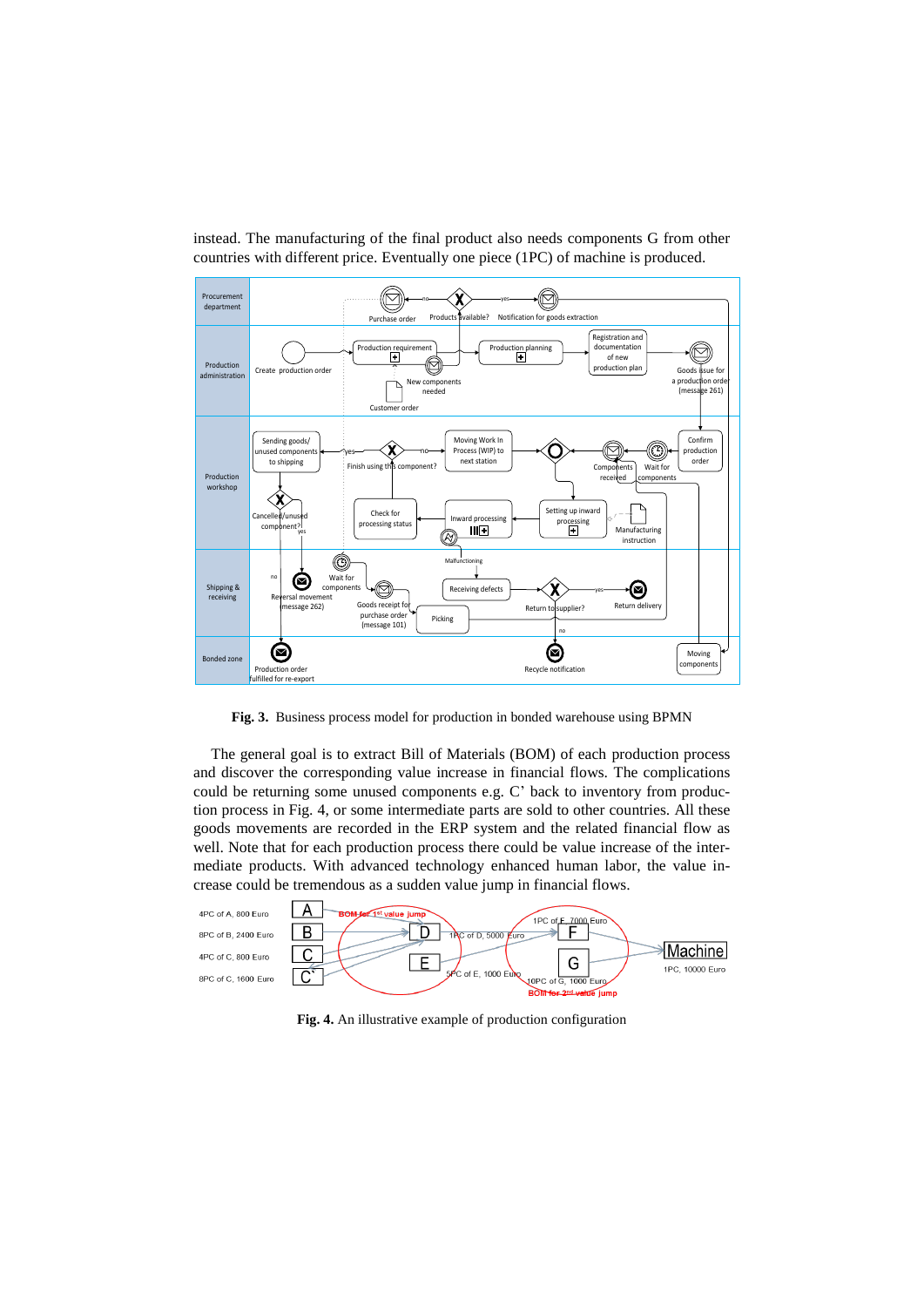#### **3.2 Conformance Checking**

Conformance checking is also referred as conformance analysis, aims at the detection of inconsistencies between a process model and its corresponding execution log [4]. Logs represent observed execution sequences of activities from the normative process model. In the desirable case, logs completely comply with the behavior defined by the process model and are called valid execution sequences. In practice, observed execution sequences often deviate from predefined behavior. This may be the case when the execution order is not explicitly enforced by the information system that records the logs. It is also possible that people deliberately work around the system.

By comparing deviant process flow from normal process flow, we can discover different types of fault. The normal sequence of activities regarding goods movements should follow a certain pattern represented by a sequence of movement types. Even though some movement codes (such as code 101 and 261) can be followed by multiple movement choices, the movement sequence should follow certain rules in information systems. For example, message 261 initiates a "Goods issue for a production order". When some components are cancelled, the process should always be ended by message 262 even though there would be sophisticated manufacturing processes after "production order". By the end of the production phase any remaining unused components are returned to the inventory and a 262 against this order should be posted.

There could be abnormal sequences. When components are sent to shipping  $\&$  receiving after cancellation in production workshop as Fig. 3 shows, some employees confuse the use of code 262 and 101, or they couldn't distinguish whether these components are received for cancellation reversal or purchase order. Instead of typing correct code 262 as a reversal movement into systems to close the production order, they use 101 to receive goods instead. This fault may cause unnecessary duty repeatedly levied on the same goods, because code 101 acts as an intermediate message may continue another duty levy process to production again automatically. In this case, the movement history of these wrongly recorded goods will contain code sequence "…- 261-101-261-…", which is different from the normal possibilities.

#### **3.3 Impact Analysis of Faults**

The severity of deviations/faults depends on the application domain and context information. We will analyze different categories of severity as well as impact metrics. In principal, impact analysis should be carried out as follows.

First, define baseline and alternative scenarios. In any case evaluating a single fault or several faults, measuring the incremental net changes associated with each fault is needed. To do this, it is necessary to define the "baseline" scenario, and measure any net changes against what would have occurred in the absence of the change.

Second, identify area or objective boundaries. For example, the geographic boundary of this research is currently limited using EU regulations. Generalizations depends on data availability and the parameters of the case studies.